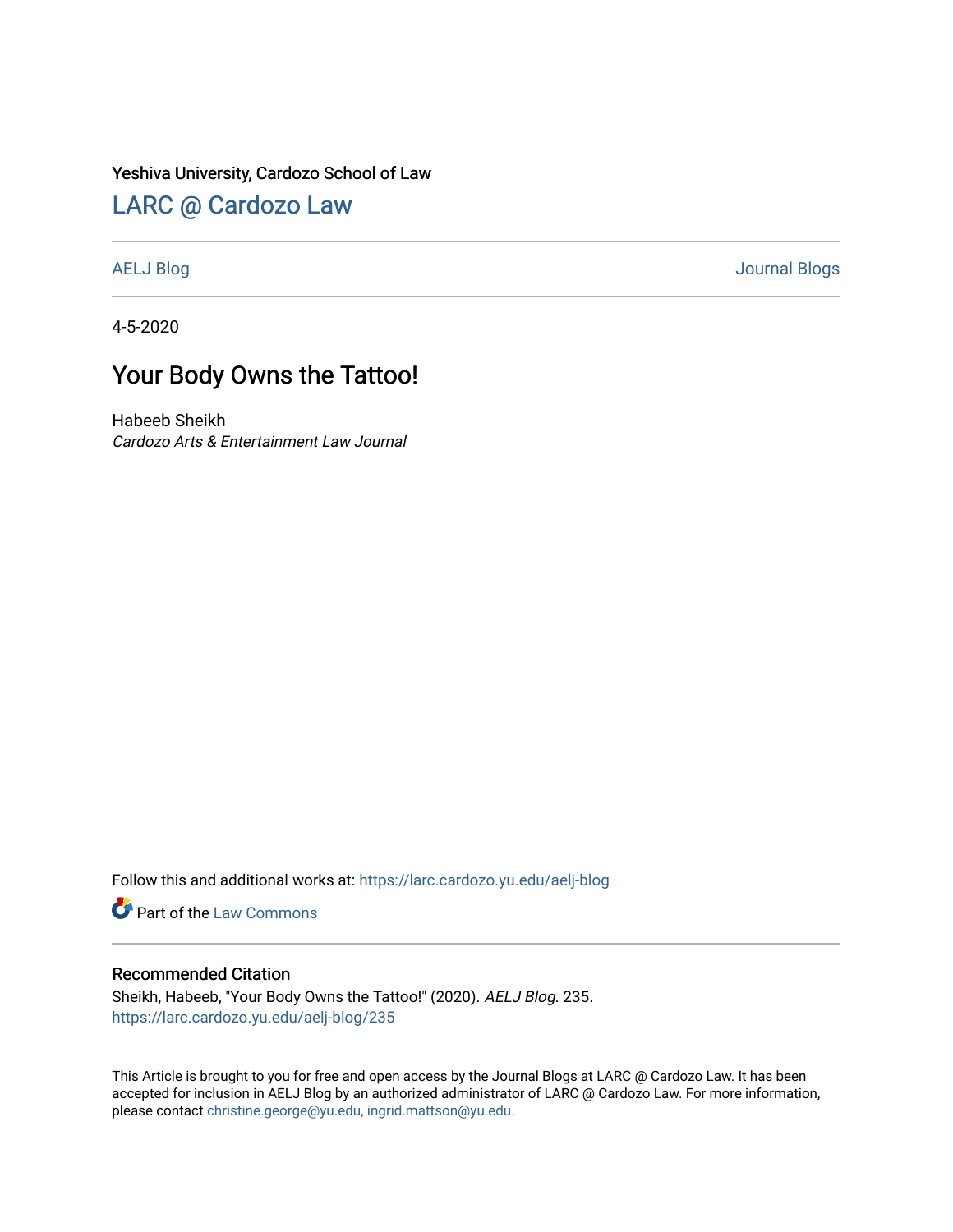# **Your Body Owns the Tattoo!**

BY [HABEEB SHEIKH/](https://cardozoaelj.com/author/habeeb-sheikh/) ON APRIL 5, 2020



Put yourself in the shoes of someone who receives a new tattoo. Eager to share the design with friends, you start snapping pictures of the fresh body art. You send a text alongside the pictures saying, "Check out *my* new tattoo!" Ordinarily, one may not question your ownership here. But legal questions may arise in a situation where a videogame company profits off the videogame avatar of a tattooed celebrity like LeBron James[.\[1\]](https://cardozoaelj.com/2020/04/05/your-body-owns-the-tattoo/#_ftn1) The issue becomes whether the tattoo artist has copyright protections over the art, or does it belong to the individual whose body bears the ink. There is a strong argument to be made that a court must consider the client's personal autonomy and freedom to the tattooed individual's own body.[\[2\]](https://cardozoaelj.com/2020/04/05/your-body-owns-the-tattoo/#_ftn2)

Before delving into the ownership of one's own body, it's important to balance this against the original work of the author. The Copyright Act of 1976 (the "Act") protects "original works or authorship fixed in any tangible medium of expression" and amongst the categories of original works offered protection are pictorial, graphic, and sculptural works ("PGS works").<sup>[\[3\]](https://cardozoaelj.com/2020/04/05/your-body-owns-the-tattoo/#_ftn3)</sup> One could make the argument that tattoos are original works, presumably because this requirement only asks that artists foster a minimal level of creativity in the production of their work.<sup>[4]</sup> Further, tattoos are fixed in a medium that is a human body. Lastly, tattoos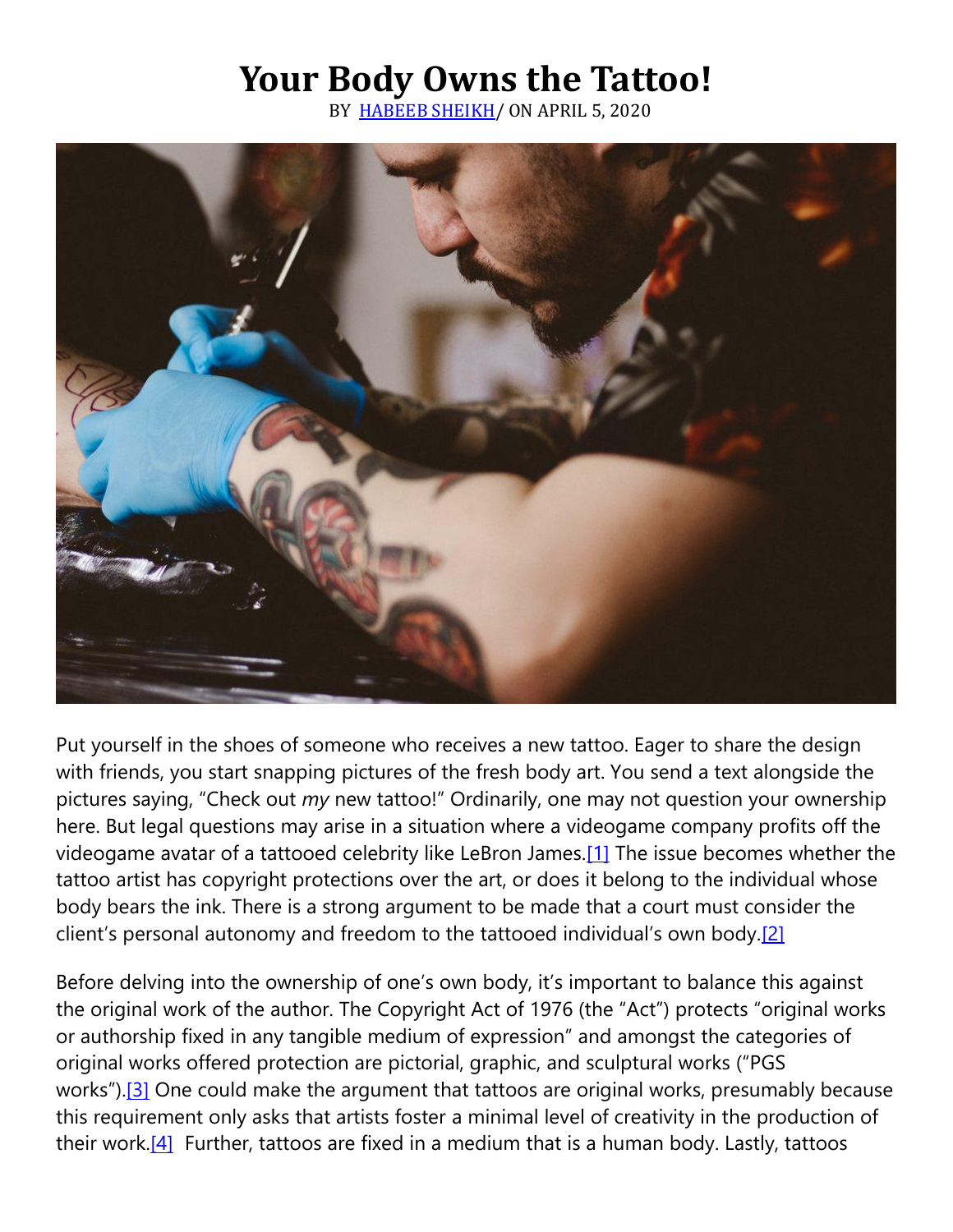could satisfy the category of PGS works and are not subject to exclusions from the works covered under the Act[.\[5\]](https://cardozoaelj.com/2020/04/05/your-body-owns-the-tattoo/#_ftn5) It is possible that a tattoo artists' work meets all of requirements for copyrightability under the Act. The ownership rights of a tattoo are rarely litigated in courts, $[6]$  but when cases of these sorts do arise, "parties assume the copyright ownership is vested in the tattoo artist."[\[7\]](https://cardozoaelj.com/2020/04/05/your-body-owns-the-tattoo/#_ftn7) 

The issue gained attention a few years ago in a copyright infringement lawsuit brought by tattoo artist Victor Whitmill against Warner Brother Entertainment.<sup>[8]</sup> Whitmill created a tattoo on the upper left side of Mike Tyson's face and that same body art was depicted in *The Hangover Part II*. Whitmill alleges that use of the tattoo in the motion picture and related advertisements was unauthorized and an infringement of his copyright.<sup>[9]</sup> Although the case settled, Judge Catherine D. Perry, who oversaw the case, stated "Of course tattoos can be copyrighted… the tattoo itself and the design itself can be copyrighted, and I think it's entirely consistent with the copyright law."[\[10\]](https://cardozoaelj.com/2020/04/05/your-body-owns-the-tattoo/#_ftn10)

Because a formal judicial remedy was not rendered in the Hangover II tattoo lawsuit, the question of who owns the tattoo remained open for courts to address. Recently, District Court Judge Laura Taylor Swain weighed in on the issue to some extent[.\[11\]](https://cardozoaelj.com/2020/04/05/your-body-owns-the-tattoo/#_ftn11) In *Solid Oak Sketches, LLC v. Visual Concepts, LLC et. al*, Plaintiff brought a copyright action in the Southern District of New York against Take-Two Interactive Software[.\[12\]](https://cardozoaelj.com/2020/04/05/your-body-owns-the-tattoo/#_ftn12) Defendants release a videogame, NBA 2K, annually that offers "lifelike depictions of NBA players and their tattoos." Plaintiffs sued because Defendants are publicly displaying the copyrighted work that Plaintiff owns[.\[13\]](https://cardozoaelj.com/2020/04/05/your-body-owns-the-tattoo/#_ftn13) The Court granted Defendants' Motion for Summary judgment for a few reasons. For one, the Court noted that "no reasonable trier of fact could find the Tattoos as they appear in NBA 2K to be substantially similar to the Tattoo designs licensed to Solid Oak."[\[14\]](https://cardozoaelj.com/2020/04/05/your-body-owns-the-tattoo/#_ftn14) Further, the Court wrote that the players featured in the NBA 2K series "had implied licenses to use the tattoos as elements of their likenesses" and "directly or indirectly gave defendants the license to use their likenesses."[\[15\]](https://cardozoaelj.com/2020/04/05/your-body-owns-the-tattoo/#_ftn15) This case may have come out another way if any part of the NBA 2K game placed a huge emphasis on the tattoos and it could be shown that profits are sufficiently arising out of use of the tattoos. While *Solid Oak Sketches* sheds some light on the issue of who owns the tattoo, another case is currently pending in front of a federal judge in Illinois where World Wrestling Entertainment ("WWE") and Take-Two Interactive Software, Inc. are being sued for depicting tattoos on the videogame avatars of wrestlers like Randy Orton in the WWE 2K videogame series.[16]

Perhaps the aforementioned WWE case will settle the longstanding dispute of who actually owns a tattoo. Going forward, parties should opt for a deeper analysis of the rights an individual has over their own body in copyright infringement actions for unauthorized use of a tattoo. When balancing the protection an artist is afforded over their own artwork against the personal autonomy an individual has over their own body, it would be absurd to give less importance to an individual's freedom. Law should not be construed to produce absurd results, especially "in a society which values individual freedoms and human rights above all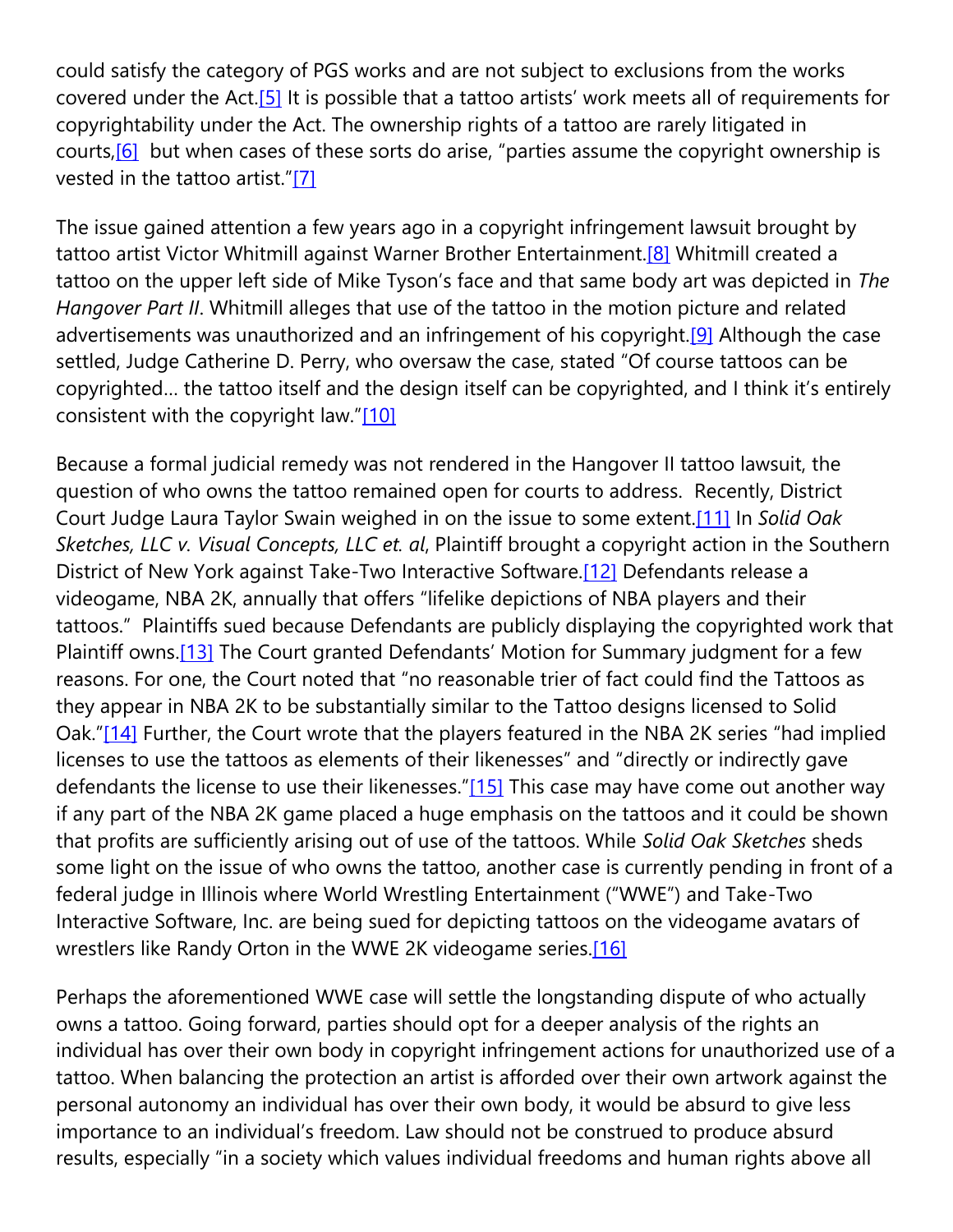else."[\[17\]](https://cardozoaelj.com/2020/04/05/your-body-owns-the-tattoo/#_ftn17) Section 106 grants exclusive rights to an artist, enabling them to produce derivative creations and reproductions of the work.<sup>[18]</sup> But it's odd that the artist will have exclusive rights over an individual's body. People get tattoos so that they can show them off. Celebrities are constantly in the media and have their tattoos photographed on a regular basis. To place a burden on someone like Lebron James, forcing him to remove the tattoos from his likeness is a heavy one. The NBA 2K case protects an individual's expression to get the tattoo they want and creates safety measures for individuals in media industries to depict those tattoos[.\[19\]](https://cardozoaelj.com/2020/04/05/your-body-owns-the-tattoo/#_ftn19) In the event a court addresses an issue similar to the one in the 2K case, the scale should tip in favor of an individual's freedom as opposed to giving an artist protection.

*Habeeb Sheikh is a Second Year Law Student at the Benjamin N. Cardozo School of Law and a Staff Editor at the Cardozo Arts & Entertainment Law Journal. Habeeb is interested in intellectual property law and employment law. Habeeb is presently interning at the Tech Startup Clinic where he provides a range of legal services to emerging technology companies.*

*Connect with me on [LinkedIn.](https://www.linkedin.com/in/habeeb-sheikh)*

[\[1\]](https://cardozoaelj.com/2020/04/05/your-body-owns-the-tattoo/#_ftnref1) *Solid Oak Sketches, LLC v. Visual Concepts, LLC et. al*, No. 16-CV-724-LTS-SDA (S.D.N.Y March 26, 2020).

[\[2\]](https://cardozoaelj.com/2020/04/05/your-body-owns-the-tattoo/#_ftnref2) Jessica Hsieh, *Trading Your Skin in Exchange for A Piece of Art: A Legal Analysis of Tattoos As Copyrightable Subject Matter*, 59 Santa Clara L. Rev. 135, 151 (2019).

[\[3\]](https://cardozoaelj.com/2020/04/05/your-body-owns-the-tattoo/#_ftnref3) Copyright Act of 1976, 17 U.S.C. § 102.

[\[4\]](https://cardozoaelj.com/2020/04/05/your-body-owns-the-tattoo/#_ftnref4) *See* Yolanda M. King, *The Challenges "Facing" Copyright Protection for Tattoos*, 92 Or. L. Rev. 129, 149 (2013).

[\[5\]](https://cardozoaelj.com/2020/04/05/your-body-owns-the-tattoo/#_ftnref5) *Tattoo Copyrights May Finally Get Their Day In Court*, https://www.law360.com/articles/788694/tattoo-copyrights-may-finally-get-their-day-incourt.

[\[6\]](https://cardozoaelj.com/2020/04/05/your-body-owns-the-tattoo/#_ftnref6) Meredith Hatic, *Who Owns Your Body Art?: The Copyright and Constitutional Implications of Tattoos*, 23 Fordham Intell. Prop. Media & Ent. L.J. 396, 413 (2012)

[\[7\]](https://cardozoaelj.com/2020/04/05/your-body-owns-the-tattoo/#_ftnref7) Ariana D. Chronis, *The Inky Ambiguity of Tattoo Copyrights: Addressing the Silence of U.S. Copyright Law on Tattooed Works*, 104 Iowa L. Rev. 1483 (2019).

[\[8\]](https://cardozoaelj.com/2020/04/05/your-body-owns-the-tattoo/#_ftnref8) S. Victor WHITMILL, Plaintiff, v. WARNER BROS. ENTERTAINMENT INC., Defendant., 2011 WL 2038147 (E.D.Mo.).

[\[9\]](https://cardozoaelj.com/2020/04/05/your-body-owns-the-tattoo/#_ftnref9) *Id.*